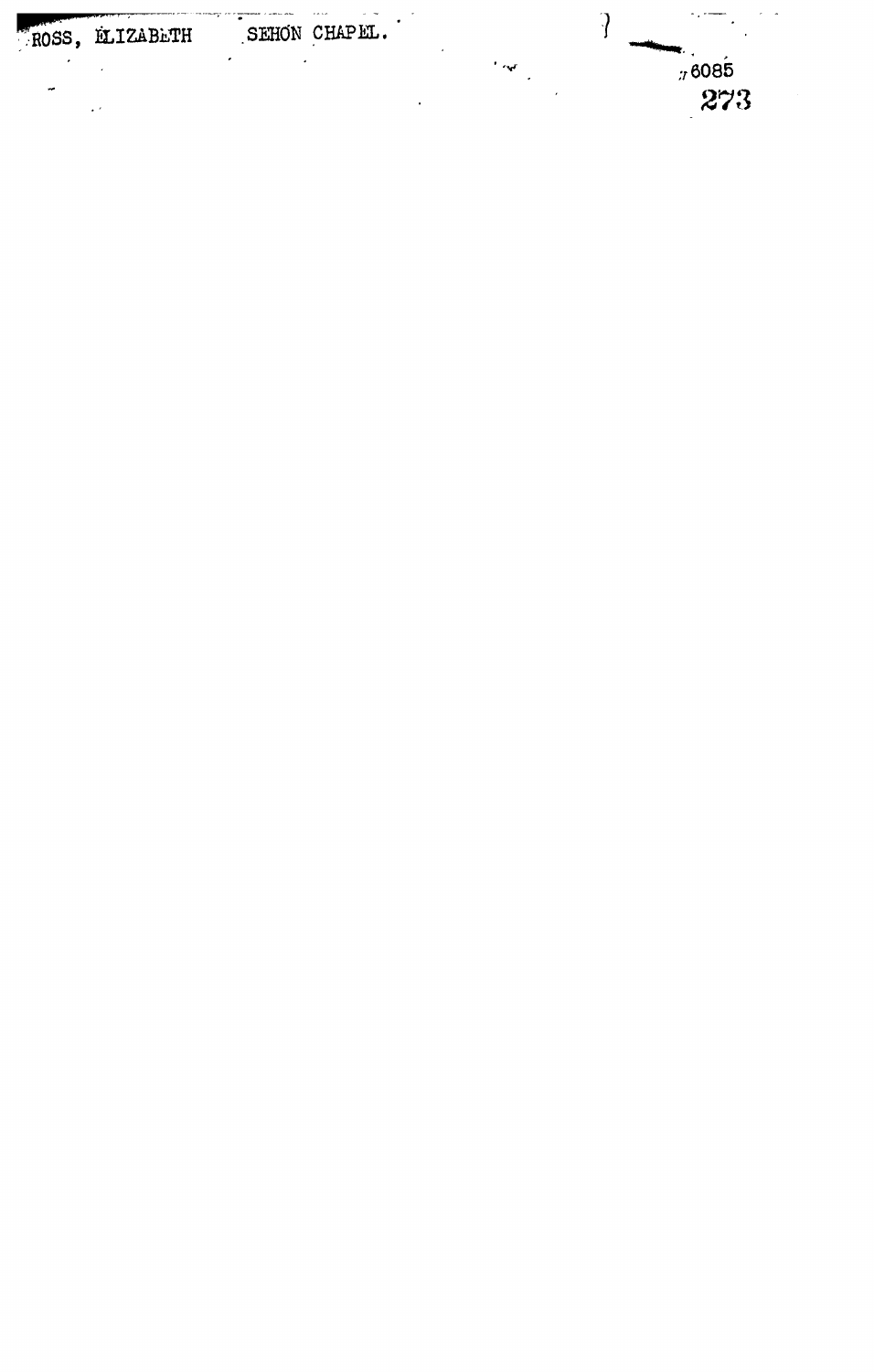## ROSS, ELIZABETH. SEHON CHAPEL. (1999).

274

## <sup>n</sup>SEHON CHAPEL"

• '

 $\sqrt{r}$ rom 1856 until 1888, in which latter year it was demolished, there stood on a high point overlooking the Park Hill locality on the south, the second brick church built in the Cherokee Nation, if not in Indian Territory. This building was the Sehon Chapel, the building of which was done at the expense of Principal Chief, John Ross, and George M. Murfell, both of whom lived in the Park Hill section. During several years the homes of the Principal Chief and of George M. Murrell, whose wife was a niece of John Ross, were visited at intervals by the Reverend E. W. Sehon, a prominent minister of the Methodist Episcopal Church, South, who was sent out to Indian Territory to look after the interests of his denomination in the Indian country, the Cherokee Nation in particular. The Cherokee National'Female Seminary had been completed in 1850 and school work had been in progress a few years when the decision to build the large Methodist Church was made, to the end that the students of the Seminary might have opportunity of attending religious services, as well as for accommodation of people of the Park Hill and other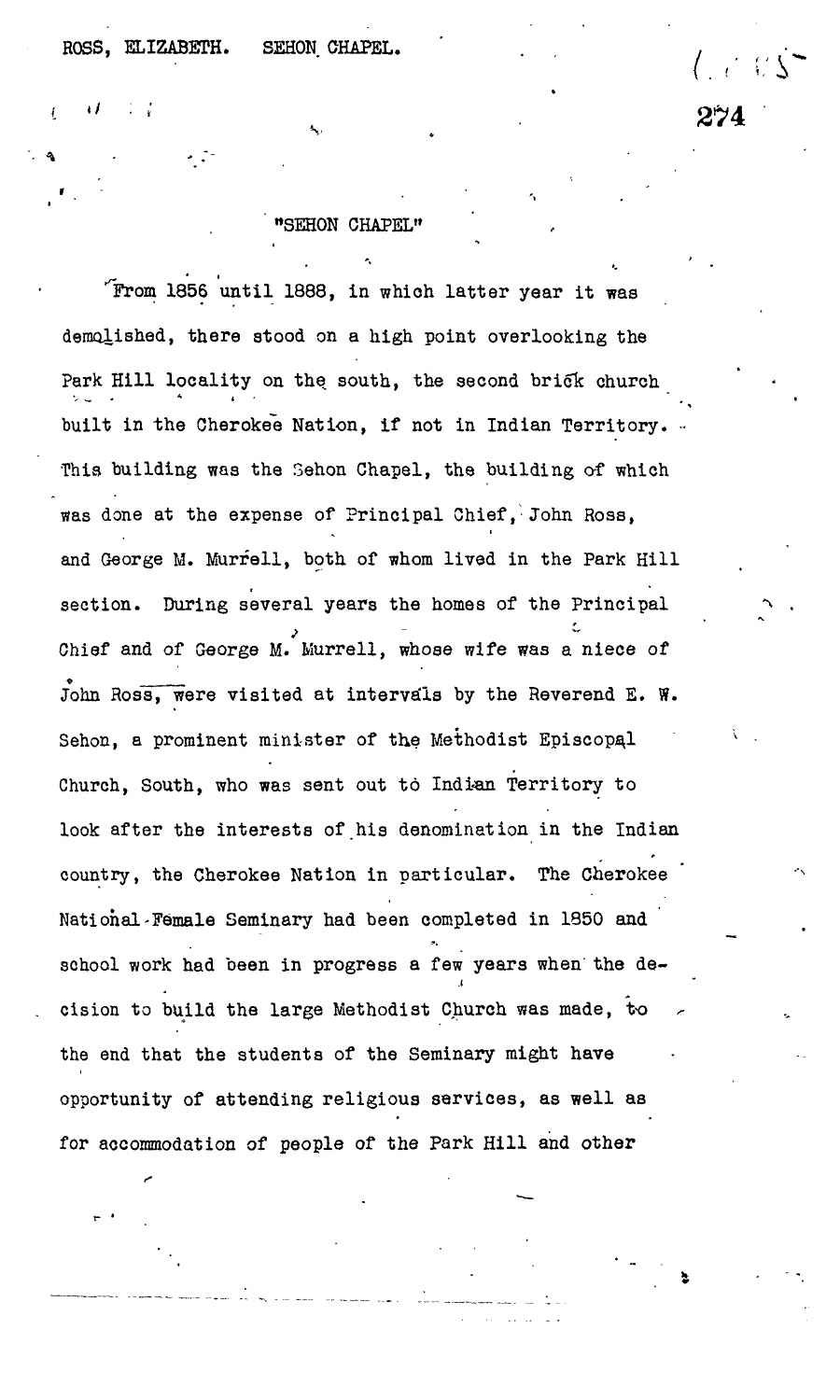**ROSS, ELIZABETH. SEHON CHAPEL.**

275

**- 2 -**

.communities. Completion of the building was made in 1856. It was named Sehon Chapel in honor of the popular minister, whose home was/at Nashville, Tennessee. A fine bell, bearing the inscription, "Sehon Chapel, 1856," was installed-in'the belfry, and a somewhat ornate pulpit and excellent seats were provided. In order that the Negro slaves might hear the preaching and singing a broad gallery was built across the south end of the Chapel, reached by a stairway from the ground floor.

The first minister to occupy the pulpit of Sehon Chapel was the Reverend Leonidas Dobson, who came from Little Rock, Arkansas, and in the course of several years was married to Anna Brian Ross, youngest daughter of Principal Chief John Ross and his second wife, Mary Stapler of the state of Delaware. The Reverend Leonidas Dobson, in after years, became a minister of the Presbyterian denomination, and was noted for his oratorical ability.

About the time Sehon Chapel was' completed the Female Seminary was compelled' to suspend school "work on account • of lack of national funds, then the Civil war broke out and the Cherokee Nation was disrupted for many-years. When peace came conditions in the Indian Nation were very